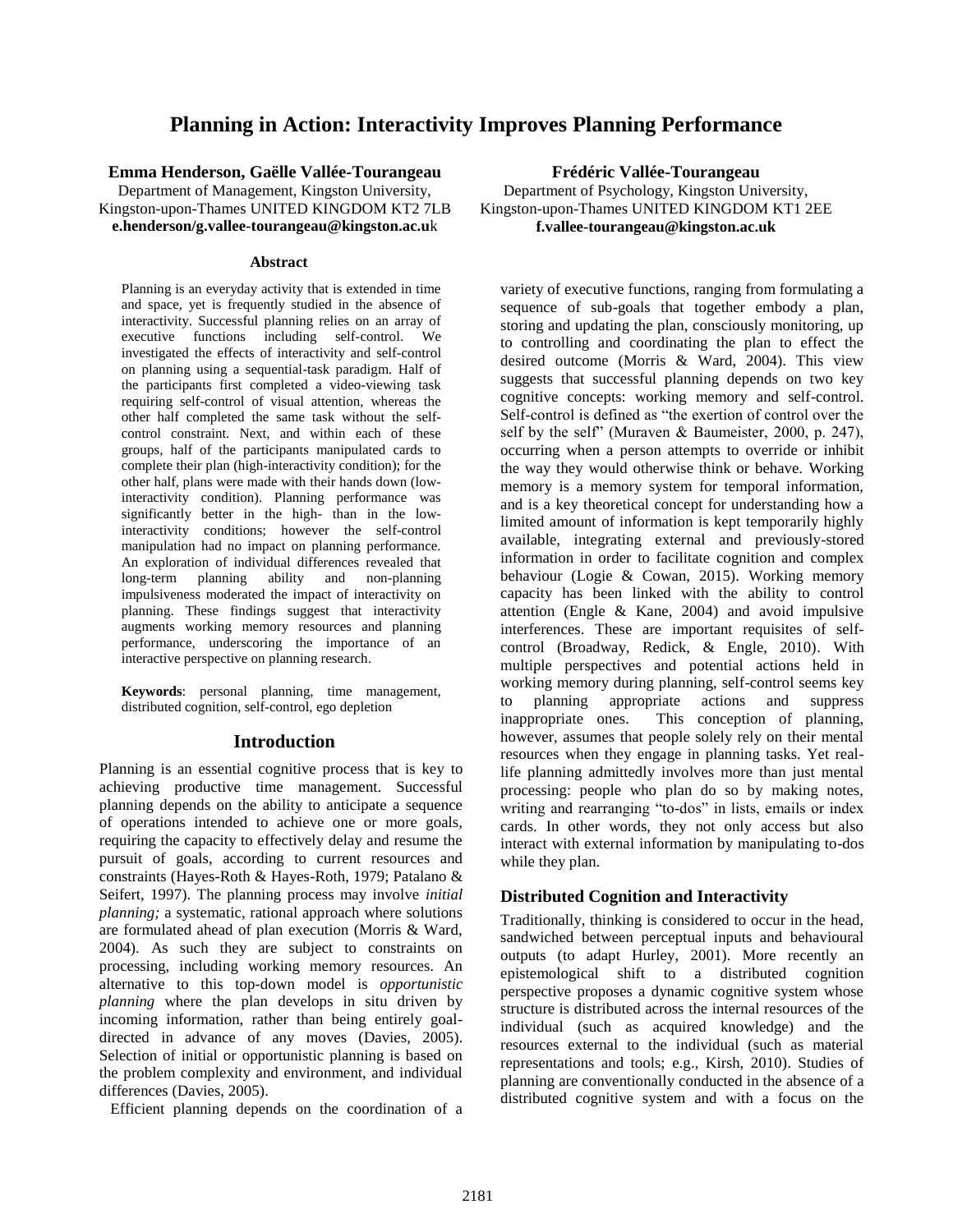"temporal ordering of action" (Kirsh, 1995, p. 31). Interactivity, by contrast, configures a dynamic agentenvironment system scaffolded from resources internal and external to the agent. In all likelihood, interacting with the physical feature of a problem results in a simpler problem configuration that engages perceptual and pattern matching processes. In addition, by changing the spatial rearrangement, non-strategic manipulations may serendipitously determine what to do next. In mental arithmetic, for example, moving number tokens when performing long sums enhances accuracy and improves efficiency (Vallée-Tourangeau, 2013); congenial, easy-toremember interim totals can be identified and physically segregated, action affordances shift as the problem configuration is transformed, the allocation of attentional resources is governed by dynamic changes in the problem. Similarly, in a Bayesian reasoning task, manipulating cards representing elements of a statistical sample led to a sharp increase in performance (Vallée-Tourangeau, Abadie, & Vallée-Tourangeau 2015). One possible explanation for the positive impact of interactivity on performance is that increasing interactivity reduces the processing burden on an agent's working memory. If this is the case, we should expect that higher levels of interactivity and resulting opportunities to manipulate and rearrange information in a planning task should promote better planning performance.

# **Self-control**

Self-control is required to maintain goal intentions and plans over time, and resist the conflicts of immediate impulses such as attending to tempting stimuli. (Hofmann, Friese, & Strack, 2009). Research into failures of self-control (acting on impulses) proposes that it is a finite mental resource that limits self-regulatory capability. Motivated by this approach Baumeister and colleagues (e.g., Baumeister, Bratslavsky, Muraven, & Tice, 1998) developed the strength model of self-control with the central tenet that willpower is a limited resource akin to energy, which becomes fatigued or depleted with use, temporarily reducing the capacity for subsequent self-control. Baumeister et al. (1998) termed this state of reduced self-control *ego depletion*. Support for the model comes from research using a sequential-task paradigm; participants are required to engage in an initial task of self-control, and decrements in their performance are then measured on a second, unrelated task of self-control. A meta-analysis of 83 sequential-task studies reported a medium effect size (Cohen's *d* = .62) of ego-depletion (Hagger, Wood, Stiff, & Chatzisarantis, 2010).

More recently, the ego-depletion effect has been called into question with studies failing to detect the phenomenon (e.g., Lurquin et al., 2016). A reanalysis of the Hagger et al. (2010) data and another meta-analysis identified small-study bias and an inflated effect size (Carter & McCullough, 2014). This was followed by a

multi-lab Registered Replication Report (RRR) involving 23 labs worldwide which found an overall ego-depletion effect of close to zero (Hagger et al., 2016). This RRR used just one combination of tasks, and the present study responds to the recent calls for further replications using different combinations of tasks, increased sample sizes, and to investigate potential moderating variables (e.g., Lurquin et al., 2016).

Since planning involves self-control activities such as monitoring and coordinating actions, we should expect ego depletion to impair planning performance. Yet, as interactivity may offer a platform for offloading some of the cognitive processing required to monitor and coordinate action, we anticipate that the impact of ego depletion on planning performance will be tempered when cognitive agents are free to physically interact with their plan.

# **The Present Experiment**

Despite its ubiquity and importance in everyday life, planning research to date has tended to focus on planning dysfunctions and the order of actions, ignoring both the environment in which planning takes place and the cognitive state with which the participant comes to the task. This research typically uses one of two general types of tasks: *puzzle-based tasks*, which involve simple, mechanistic, easily-controlled procedures (e.g., the Tower of London), or *real-world planning tasks*, which invoke familiar procedures and contexts of a complexity analogous to everyday activities (Morris & Ward, 2004; e.g., the Virtual Planning Task, Miotto & Morris, 1998). The present experiment adopted a distributed-cognition perspective to determine how the manipulation of task interactivity and ego-depletion would affect performance on a real-world planning problem. We designed a lowinteractivity condition using a static paper presentation during which participants had to keep their hands down, while in the high-interactivity conditions cards corresponding with to-be-executed tasks could be manipulated and re-arranged as participants saw fit. Both conditions required working memory and self-control to switch and control attention between remembering plans and actioning them. We hypothesised that the inflexible, unmodifiable environment offered in the low-interactivity condition would lead to poorer performance relative to the high-interactivity condition. Since planning is reflected in physical changes in the environment, we hypothesised that the high-interactivity condition would lead to improved performance relative to the lowinteractivity condition.

A secondary aim of this experiment was to test whether the offloading of cognitive processing afforded by highly interactive environments could act as a buffer for the negative impact of depleted self-control resources on planning performance. We selected a widely-used egodepletion task (e.g., Schmeichel, 2007), along with a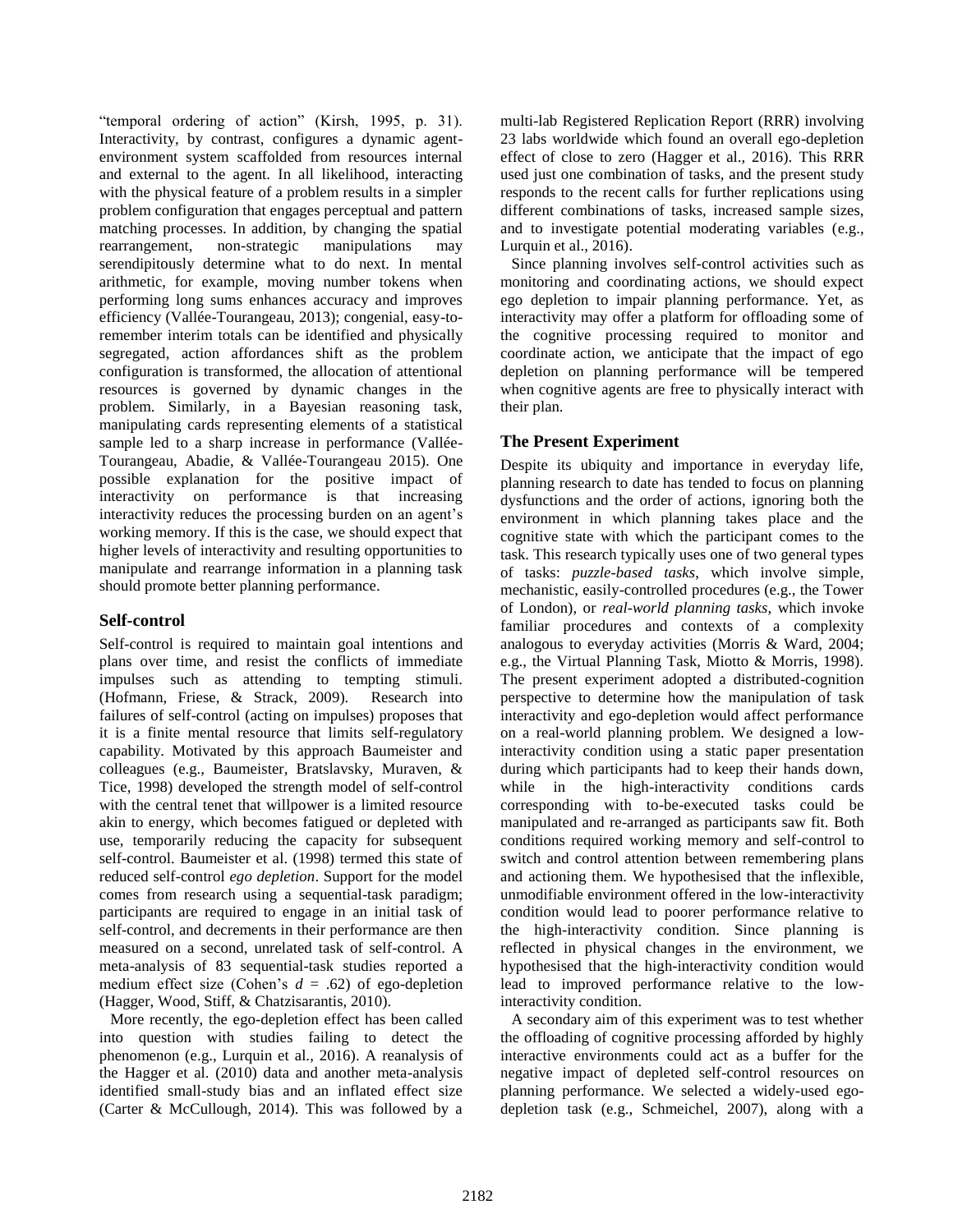planning task that is demanding of executive control in order to maximise the chances of demonstrating the egodepletion effect. The experimental set-up replicated as closely as possible that of the original author (Brendan Schmeichel), including a verbatim script of the original task that was obtained with the help of the authors of the recent replication study (Lurquin et al., 2016). We nearly doubled the sample size used in typical ego-depletion studies. Participants were allocated to either a control or an experimental ego-depletion group, the latter requiring self-control in order to direct attention towards an interviewee and away from distracting words presented on the screen. In order to understand what participants in both conditions were really doing during the videoviewing task, and to ensure the two conditions were indeed distinct, supplementary measures such as a word memory task to test adherence to instructions and additional questions regarding the ego depletion task were included. Based on the resource model of self-control participants in the ego-depletion condition, who performed the initial act of self-control, should perform worse in the subsequent planning task than participants in the control condition. Though, given the conflicting findings in the extant literature, and our new combination of tasks, we set out with an exploratory perspective on the effect of this frequently-used video-viewing task combined with our planning task.

In addition, we included self-report measures of flow, planning, and impulsivity to explore whether they would moderate the impact of interactivity on planning performance.

## **Method**

#### **Participants**

One hundred participants (73 women, 27 men,  $M_{\text{age}} =$ 31.90 years,  $SD = 11.77$ ) were recruited; some received course credits. All participants were naive to the purpose of the research.

#### **Procedure**

The experiment employed a 2 (interactivity: high or low) x 2 (ego depletion: depletion or control) between-groups design. Participants were randomly allocated to one of the four experimental conditions ( $n = 25$  per group). All tasks were completed in a single testing session, lasting approximately 45 min, which was divided into three phases. Participants first watched the ego-depletion video. This was followed immediately by the planning task. Finally, participants completed a series of self-report measures.

**Ego-depletion task.** Participants watched a 6 min, silent video featuring a woman being interviewed by an offscreen interviewer, as the initial task in a sequential-task paradigm (Schmeichel et al., 2003). During the video 36 common, one-syllable words (e.g., "play"*)* appeared at the bottom of screen for 10 s each. Words appeared in black font on a white background and took up approximately one quarter of the screen.

In the ego-depletion condition participants were instructed to focus attention on the woman's face and not to look at the words that appeared on the screen. The control condition was identical except, crucially, no instructions were given regarding the words that appeared on the screen and participants were asked to watch the video as if they were "sitting at home watching TV". While participants viewed the video, the experimenter moved outside the room. Two modifications were made to the original task. First, distance between participant and screen was standardised at 40cm. Second, to increase their saliency, the position of the words was changed from bottom right to bottom centre. The size, colour and font remained unchanged.

**Planning task.** Next, participants completed an adapted version of Miotto and Morris's (1998) planning task in either the low-interactivity list condition, or the highinteractivity board game condition. The object of the task was to plan and execute a sequence of specified activities on the four days of the week preceding a trip abroad. Twenty-eight activities were offered for completion, 16 of which were relevant to the trip. The remaining 12 activities were not relevant and were termed "distractors". To simulate the constraints of real world planning, once the participant had executed the activities for a given day they could not change their plan and had to move on to the next day. Participants were seated at a desk and instructed on the main features and rules of the task. They were advised that they could carry out four tasks per day; two in the morning and two in the afternoon and that not all tasks could be completed. There was no time limit but participants were instructed to complete the task as quickly and as accurately as possible. Two measures were used to calculate planning performance:  $(1)$  accuracy – a choice of task was considered correct if it was one of the 16 relevant activities, and where applicable, completed on the specified day and time; (2) latency per correct task – calculated as overall latency divided by accuracy.



Figure 1: The experimental setting, high-interactivity condition (left), and low-interactivity condition (right).

*High-interactivity condition.* The 28 activities were printed on individual action cards (55 x 88mm). These action cards could be selected by moving the card into a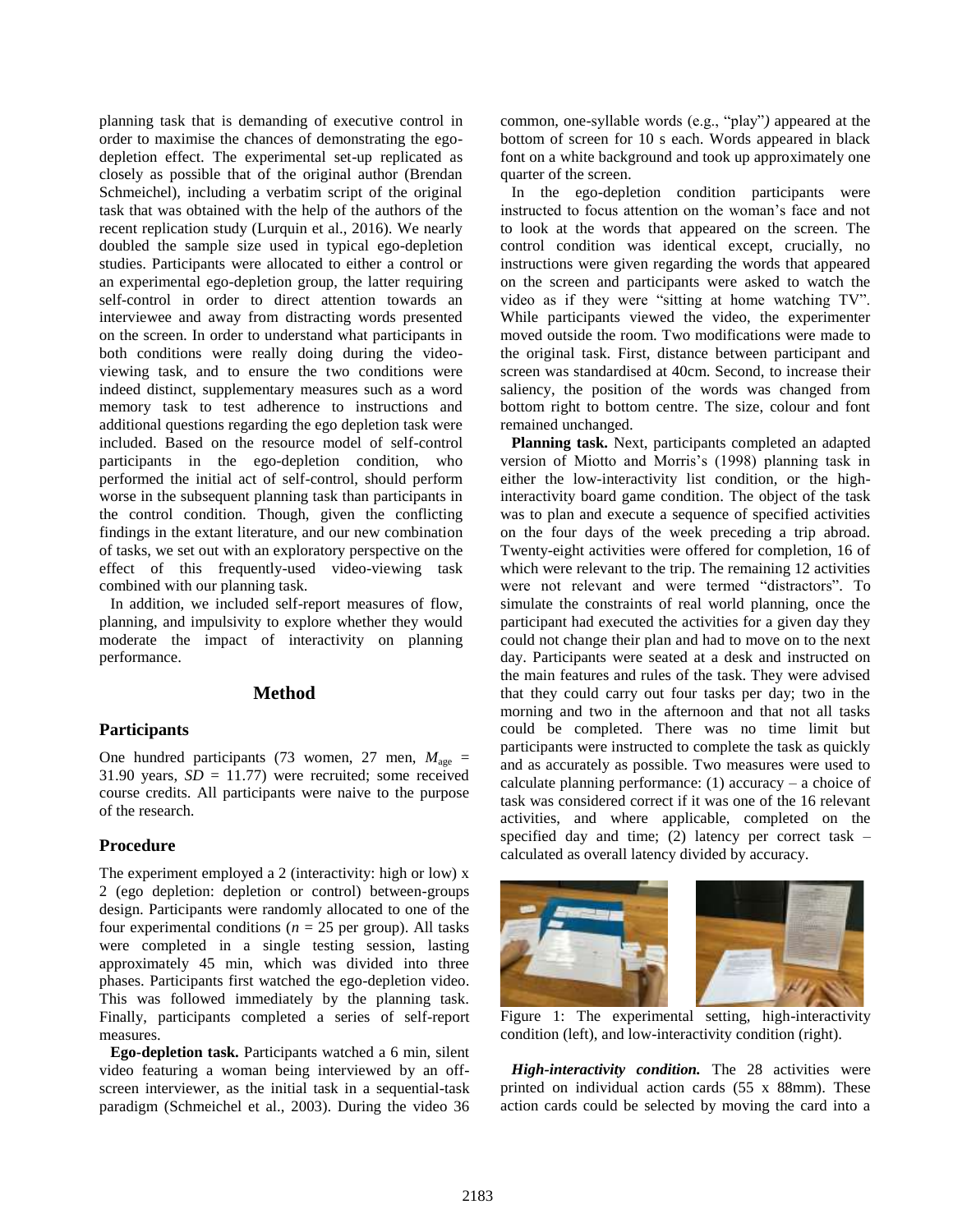central day frame split into sections representing the morning and afternoon. As in the low-interactivity condition, a summary card which specified which activities needed to be done during the week was always available. Finally, an execution board was used to place cards that had been selected and representing tasks that have been completed (see Fig. 1, left panel). Participants were handed the 28 activity cards in a randomly ordered pack and were free to move the cards as desired in the working area. Participants could monitor their goal progress at any stage by checking the execution board.

*Low-interactivity condition.* The low-interactivity condition used a list of 28 activities to be performed (see Fig. 1, right panel). In this condition participants were instructed not to touch any task materials and to keep their hands on the desk for the duration of the task. To choose a task for completion participants verbally instructed the experimenter of their selection.

**Additional Measures.** Upon completion of the planning task, participants answered a flow questionnaire developed to gauge participant's enjoyment and engagement during a task (Vallée-Tourangeau et al., 2015). Next, all participants were given a surprise memory test for the words presented during the video in the first part of the experiment. The test compromised 36 words: 18 that appeared during the initial video-viewing task, and 18 that did not (the same test designed by J. H. Lurquin, personal communication, 2 March 2016). Participants then judged whether they had seen the words previously by circling either *yes* or *no.* The memory test was followed by a series of manipulation checks for the ego depletion task. Participants were asked to rate the difficulty of complying with the video task instructions they were given prior to watching the video  $(1 = not at all difficult to 10 = very$ *difficult*). Following Lurquin et al. (2016) participants also rated how much effort they had put in to the task, and how hard they had tried to ignore or remember the words  $(1 =$ *none* to  $10 = a$  *lot*).

Finally, participants completed individual differences measures of planning and impulsivity as an independent measure of planning ability. Participants completed Simons and Galotti's (1992) planning survey, a 31-item scale measuring everyday planning style, and Lynch, Netemeyer, Spiller and Zammit's (2009) propensity to plan for time short run and long run 6-item scales. This is a 30 item scale, scored using three sub-scales: attentional, motor and non-planning.

#### **Results**

Depletion participants rated the video task as more effortful ( $M = 7.38$ ,  $SD = 1.99$ ) than did the control participants ( $M = 6.74$ ,  $SD = 2.32$ ), however the difference was not significant,  $t(98) = -1.48$ ,  $p = .142$ . Participants in the depletion condition remembered significantly fewer words ( $M = 4.66$ ,  $SD = 4.31$ ) than control participants ( $M =$  $12.78 = SD = 3.72$ ,  $t(98) = 10.09$ ,  $p < .001$ , which

suggests that they complied, in part, with the task instructions. Although, if the depletion participants had fully complied with the instructions then they would not have remembered any words.

The main dependent measure in the planning task was accuracy, the maximum possible score being 16; the data are reported in Figure 2. Participants in the highinteractivity condition were more accurate than those in the low-interactivity condition, but the ego-depletion paradigm appeared to have no effect on planning performance. A 2 x 2 between subjects analysis of variance (ANOVA) revealed a significant main effect of interactivity, *F*(1, 96)  $= 78.03$ ,  $p \leq .001$ , but neither the main effect of ego depletion nor the interaction effect were significant (*F*s < 1).



Figure 2: Mean accuracy (left panel) and mean latency per correct task (in seconds, right panel) as a function of level interactivity and the experience of the ego depletion task (error bars are standard error of the means).

Latency per correct task was calculated as total latency divided by accuracy; lower scores reflect better performance. Figure 2 shows that generally participants in the high-interactivity condition were faster than those in the low interactivity condition. A  $2 \times 2$  independent ANOVA revealed a significant main effect for interactivity  $F(1,96) = 25.72$ ,  $p \le 0.001$ . Again, neither the main effect of ego depletion nor the interaction effect were significant  $(Fs < 1)$ .

We explored whether individual differences in planning, impulsiveness, and experience of flow moderated the impact of interactivity on planning performance. Planning performance was positively associated with flow,  $\beta = .22$ ,  $t(96) = 2.45$ ,  $p = .016$ , although flow was not a moderator of the interactivity effect on planning performance;  $\beta =$ .03,  $t(96) = 0.36$ ,  $p = .72$ . More interestingly, the impact of interactivity on planning performance was moderated by individuals' propensity to plan in the long-run,  $\beta = -15$ ,  $t(96) = -2.08$ ,  $p = .04$ . Specifically, higher propensity to plan in the long-run was associated with higher performance under low interactivity but it did not predict performance under high interactivity (see Figure 3, left panel). The impact of interactivity on performance was also moderated by non-planning impulsiveness,  $\beta = .16$ ,  $t(96) = 2.22$ ,  $p = .03$ . In this case, higher scores of nonplanning impulsiveness were associated with higher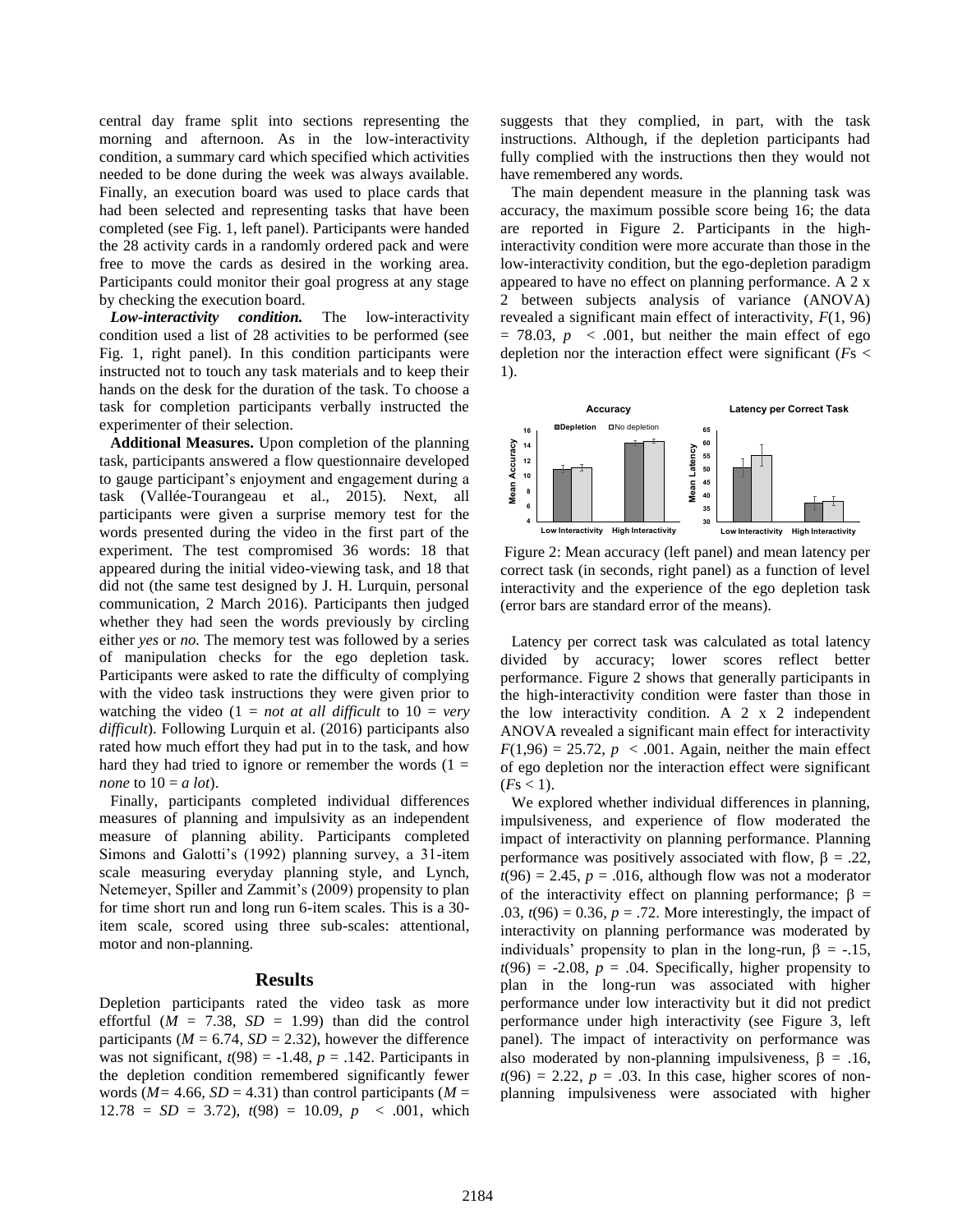planning performance under high levels of interactivity and lower planning performance under low levels of interactivity (see Figure 3, right panel).



Figure 3: Relationship between planning accuracy (Performance) and propensity to plan in the long run (left panel) and non-planning impulsiveness (right panel) as a function of interactivity levels (High vs. Low). *Note*. CF = Centred Form or mean deviation form.

### **Discussion**

In this experiment participants completed a planning task in two different interactivity conditions, one which permitted spatial rearrangement of the task, and one which did not. Generally, participants were more accurate and achieved faster latency per correct answer in the highinteractivity condition. These results can be explained in terms of the affordances provided by the different task environments. In the low-interactivity condition participants were forced to manipulate information mentally, relying on executive function-directed initial planning. As such, performance was limited by the participants' working memory capacity.

In contrast, the dynamic interface of the highinteractivity condition facilitated new affordances for task completion and paved the way for opportunistic planning, where task selection was guided, in part, by the physical changes in the configuration of the problem. Planning was interspersed with physical execution, alleviating the load on the participants' working memory compared to the complex initial planning in the head required by the lowinteractivity constraints. The significant increase in task performance in this condition could not be attributed to individual differences since there were no condition differences on measures of planning. Instead, the highinteractivity environment allowed participants to restructure and simplify the problem presentation in a way that was conducive to solving the task. For example, reorganising the activity cards made it possible to collate related activities, discard distractor cards and constantly track the state of the task. Furthermore, when participants planned all time-specific tasks first, they then perceived the gaps left in the plan, thus placements for single item tasks were physically discovered (Kirsh, 2010).

We sought to explore cognitive individual differences that would predict performance in both conditions of the planning task. We hypothesised that the skills implicated when planning in the head would be different from the skills employed when planning in a distributed environment. Long Run Planning ability only mattered for those participants in the low interactivity condition; it had no effect on performance in the high interactivity condition. Conversely, high levels of non-planning impulsivity put people at an advantage under high interactivity, and at a clear disadvantage in the low interactivity condition. The fact that planning performance was superior in the high-interactivity, in the absence of a difference in self-reports of planning ability, suggests that the manipulation of cards augmented planning abilities (via working memory) above those measured with planning scales. This finding supports previous work (e.g., Vallée-Tourangeau, Sirota, & Vallée-Tourangeau, 2016) and suggests that interactivity may functionally augment cognitive resources.

# **Self-Control and the Elusive Ego Depletion Effect**

The present experiment also examined the effect of ego depletion on planning. As advocated by Lurquin et al. (2016) we used a larger than average sample size  $(N =$ 100) and explored a new combination of tasks. Despite making these and other modifications to this highlyreplicated depletion task, the main effect of ego depletion was not significant. This result is inconsistent with the strength model (Baumeister et al., 1998), and many previous studies, including those from the laboratory where the term ego depletion was first coined, and where the video-viewing task was developed. However, it is consistent with more recent research that has failed to detect the ego-depletion effect, and most notably Lurquin et al. (2016), which used the same initial video-viewing task.

A critical pre-requisite of the sequential-task paradigm is that both tasks require the use of self-control. The present planning task has not been used as a second task in the sequential task paradigm: one possible explanation for the absence of ego depletion is that the outcome planning task did not require self-control. Yet, there is little doubt that planning requires the deliberate control of actions across time, and Baumeister and Vohs (2016) argue that planning draws on the same limited resource as self-control. Additionally, in the present study, task constraints such as adhering to activities stipulated on the summary card required that impulses to follow habitual holiday-planning responses be overridden using self-control. Further, it could be argued that the low-interactivity instructions demand self-control by requiring participants to keep their hands down on the table. Despite apparently meeting the conditions necessary to induce the ego-depletion, we found no evidence of an effect. Since the video-viewing task lacks an objective measure of task performance (Lurquin & Miyake, 2017), we included the word memory task and assume that performance here points to adherence to the video task instructions. Participants in the ego-depletion condition remembered some words, indicating that they